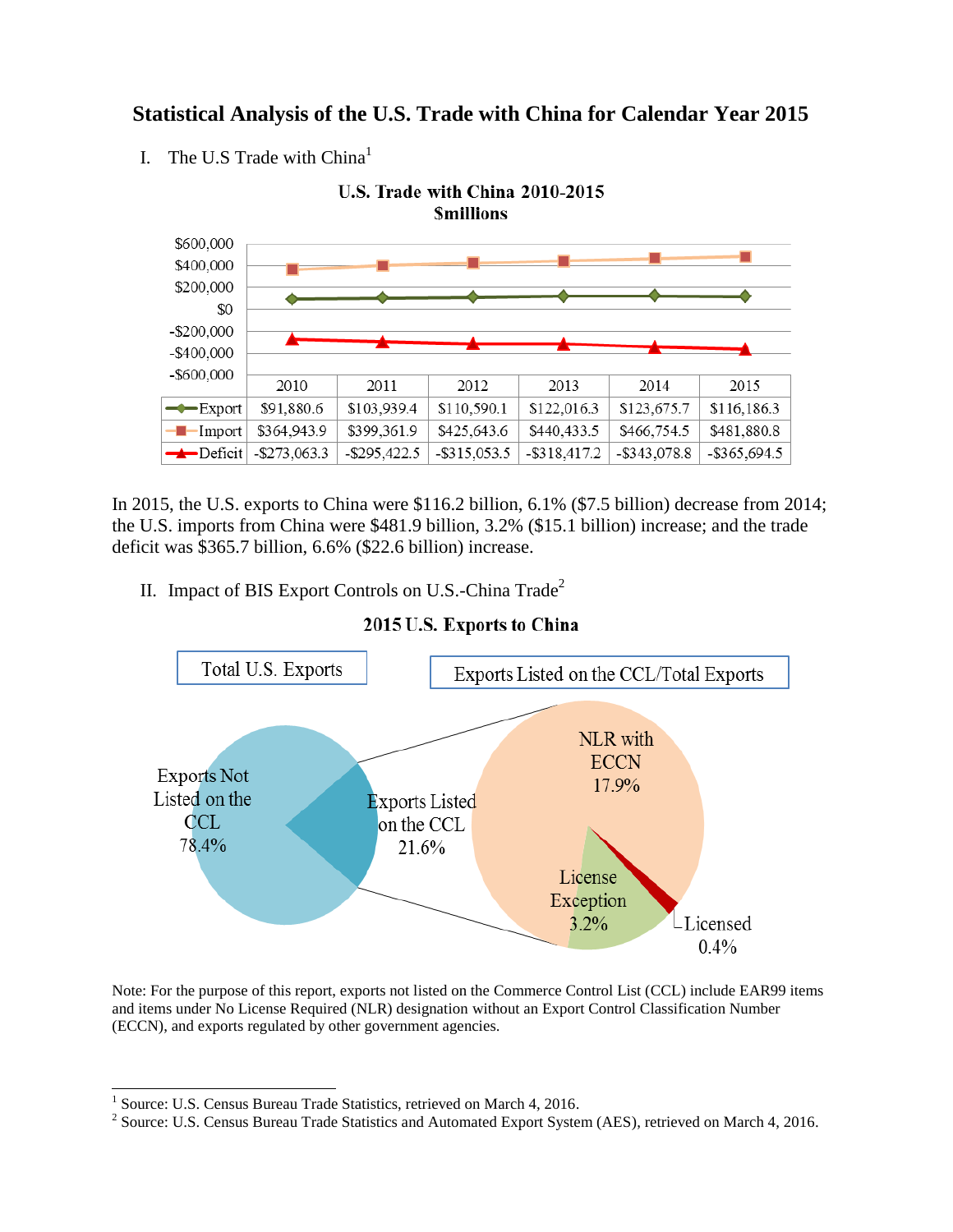Of the \$116.2 billion in U.S. exports to China in 2015, only 0.4% required *a BIS license*.

Of the \$25.1 billion in U.S. exports *of items listed on the Commerce Control List<sup>3</sup> (CCL)* to China, 1.9% required a BIS license in 2015.

Of the \$4.3 billion in U.S. exports *subject to a BIS license requirement* to China in 2015, 88.7% were exported under a BIS license exception.

In 2015, the U.S. exports to China shipped under a BIS license exception valued \$3.8 billion, of which, \$3.2 billion (85.5% of the total) included Encryption commodities, Software and Technology (ENC). It is notable that the U.S. exports under Civil End-users (CIV) increased significantly from \$58.6 million in 2014 to \$371.9 million. This value is more than 6 times of that in 2014.



2015 U.S. Exports to China by BIS License Exceptions **Smillions** 

| <b>ENC</b> | Encryption Commodities, Software and Technology                   |
|------------|-------------------------------------------------------------------|
| <b>VEU</b> | <b>Authorization Validated End User</b>                           |
| <b>RPL</b> | Servicing and Replacement of Parts and Equipment                  |
| <b>CIV</b> | Civil End Users                                                   |
| <b>TMP</b> | Temporary Imports, Exports, Re-exports, and Transfer (in-country) |

<sup>&</sup>lt;sup>3</sup> Items listed on the CCL include licensed, license exceptions and NLR with an ECCN.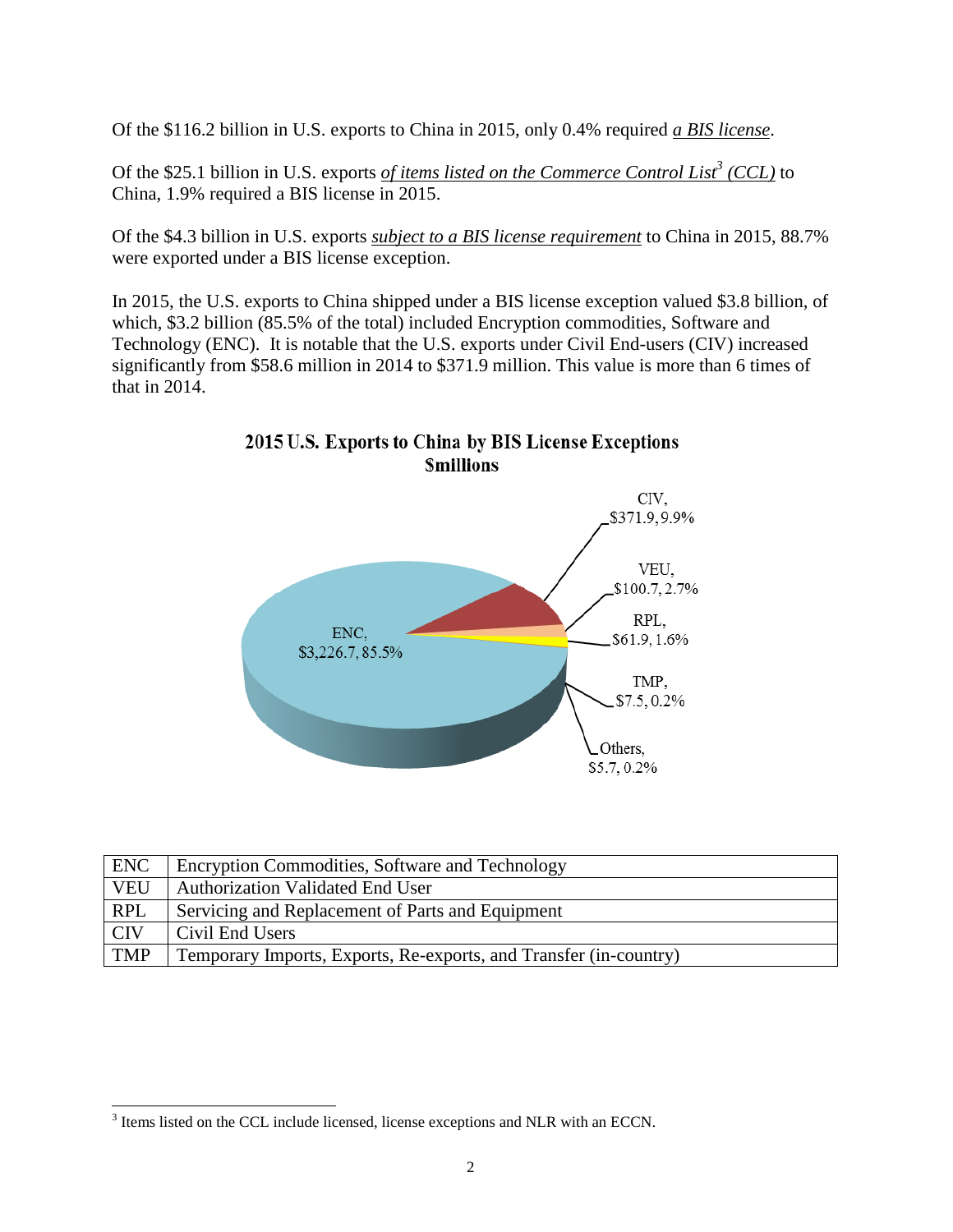|             | Top Four Exports by ECCNs to China by Value - Licensed (\$millions)      |         |
|-------------|--------------------------------------------------------------------------|---------|
| <b>ECCN</b> | Description                                                              | Value   |
| 3B001       | Equipment for the manufacturing of<br>semiconductor devices or materials | \$206.9 |
| 3A233       | Mass spectrometers                                                       | \$48.9  |
| 9A001       | Aero gas turbine engines                                                 | \$25.6  |
| 2B001       | Machine tools                                                            | \$17.4  |

III. 2015 Trends in Exports by ECCN and License Designation<sup>4</sup>

|  | Top Four Exports by ECCNs to China by Shipment Count - Licensed |  |  |  |
|--|-----------------------------------------------------------------|--|--|--|
|--|-----------------------------------------------------------------|--|--|--|

| <b>ECCN</b> | Description                                                              | Shipment<br>Count |
|-------------|--------------------------------------------------------------------------|-------------------|
| 3B001       | Equipment for the manufacturing of<br>semiconductor devices or materials | 1,516             |
| 2B230       | Pressure transducers                                                     | 1,009             |
| 2B350       | Chemical manufacturing facilities and<br>equipment                       | 508               |
| 3A233       | Mass spectrometers                                                       | 386               |

*Top Four Exports by ECCNs to China by Value– License Exception (\$millions)*

| <b>ECCN</b> | Description                                   | Value     |  |
|-------------|-----------------------------------------------|-----------|--|
| 5A002       | "Information security" systems, equipment and | \$3,186.6 |  |
|             | components                                    |           |  |
| 3B001       | Equipment for the manufacturing of            | \$446.3   |  |
|             | semiconductor devices or materials            |           |  |
| 9A991       | Aircraft and gas turbine engines              | \$45.4    |  |
| 5D002       | Software for information security             | \$29.7    |  |

*Top Four Exports by ECCNs to China by Value – NLR (\$millions)*

| <b>ECCN</b> | Description                                                                                        | Value      |
|-------------|----------------------------------------------------------------------------------------------------|------------|
| 9A991       | Aircraft and gas turbine engines                                                                   | \$14,551.7 |
| 5A992       | Low-level information security systems and<br>equipment                                            | \$1,554.0  |
| 5A991       | Telecommunication equipment                                                                        | \$923.0    |
| 3B991       | Equipment not controlled by 3B001 for the<br>manufacture of electronic components and<br>materials | \$775.3    |

 4 Source: AES, retrieved on March 4, 2016.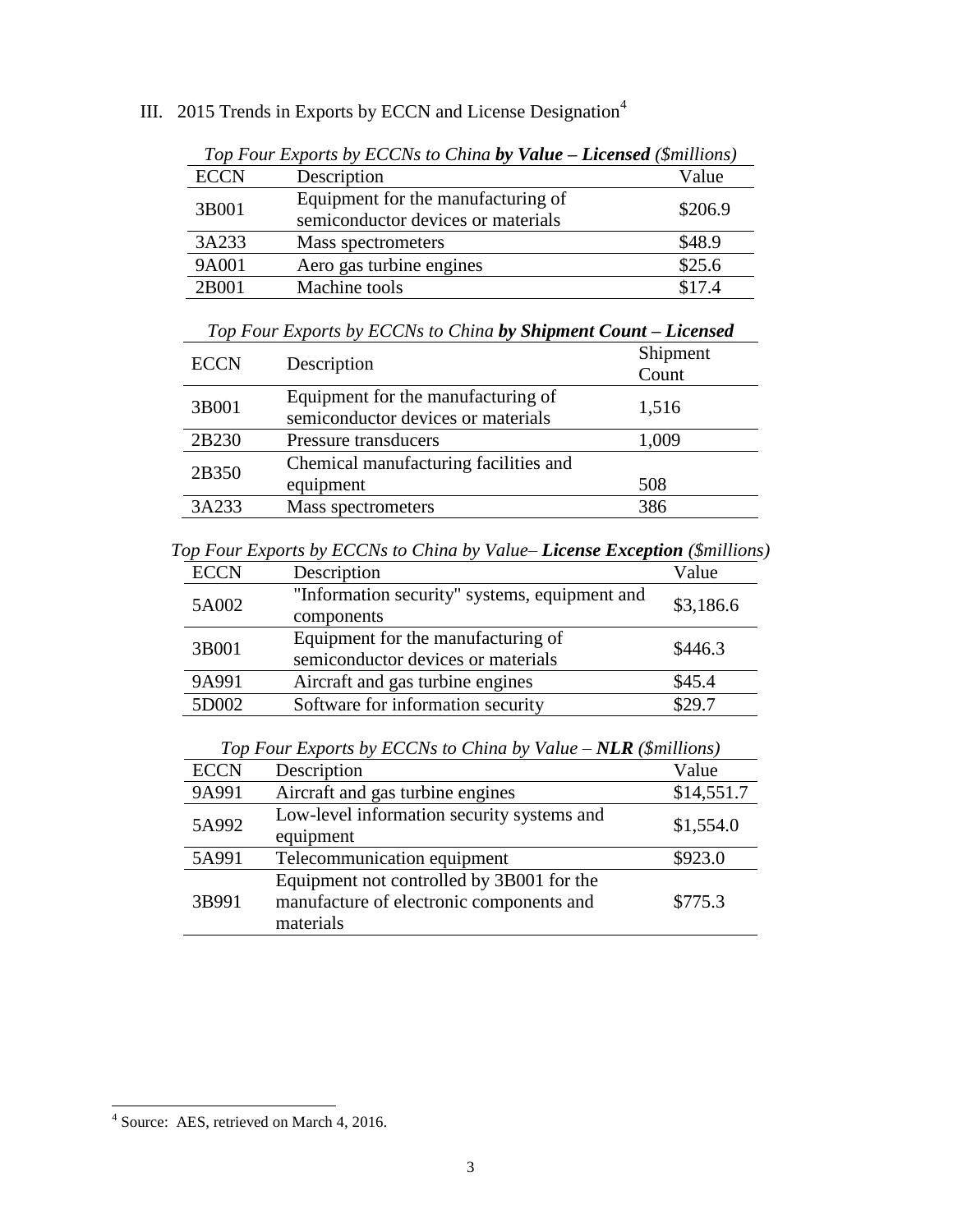



U.S. ATP Trade with China 2010 - 2015 **Smillions** 

In 2015, the U.S. ATP exports to China valued \$34.2 billion, an 11.0% (\$3.4 billion) increase from 2014; the U.S. ATP imports from China were \$154.9 billion, a 0.2% (\$336 million) increase; and the trade deficit was \$120.7 billion, a 2.5% (\$3.0 billion) decrease.

| U.S. ATP Exports to China 2010-2015 |        |        |        |        |        |        |        |        |
|-------------------------------------|--------|--------|--------|--------|--------|--------|--------|--------|
| (\$millions)                        |        |        |        |        |        |        |        |        |
| % of the<br>% change from           |        |        |        |        |        |        |        |        |
| <b>ATP</b> Category                 | 2010   | 2011   | 2012   | 2013   | 2014   | 2015   | Total  | 2014   |
| Biotechnology                       | 168    | 206    | 283    | 400    | 497    | 796    | 2.3%   | 60.2%  |
| Life Science                        | 1,964  | 2,318  | 2,758  | 3,011  | 3,112  | 3,316  | 9.7%   | 6.6%   |
| Opto-Electronics                    | 463    | 326    | 327    | 401    | 392    | 465    | 1.4%   | 18.6%  |
| Information & Communications        | 4,036  | 3,803  | 3,920  | 4,680  | 4,616  | 5,178  | 15.1%  | 12.2%  |
| Electronics                         | 6,490  | 4,714  | 4,004  | 4,840  | 5,549  | 6,023  | 17.6%  | 8.5%   |
| <b>Flexible Manufacturing</b>       | 2,286  | 2,054  | 1,998  | 2,650  | 2,458  | 2,541  | 7.4%   | 3.4%   |
| <b>Advanced Materials</b>           | 214    | 219    | 294    | 181    | 177    | 211    | 0.6%   | 19.2%  |
| Aerospace                           | 5,786  | 6,418  | 8,437  | 12,668 | 13,978 | 15,481 | 45.2%  | 10.8%  |
| Nuclear Technology                  | 37     | 74     | 109    | 243    | 67     | 215    | 0.6%   | 220.9% |
| <b>Grand Total</b>                  | 21,444 | 20,133 | 22,131 | 29,074 | 30,846 | 34,228 | 100.0% | 11.0%  |

In 2015, the largest categories of the U.S. ATP exports to China were comprised of Aerospace at \$15.5 billion (45.2% of the total ATP exports); Electronics at \$6.0 billion (17.6%); and Information and Communications at \$5.2 billion (15.1%).

 $\overline{\phantom{a}}$ <sup>5</sup> Source: U.S. Census Bureau Trade Statistics, retrieved on March 11, 2016.

Advanced Technology Products: about 500 of some 22,000 commodity classification codes contain products from a recognized high technology category (e.g., biotechnology).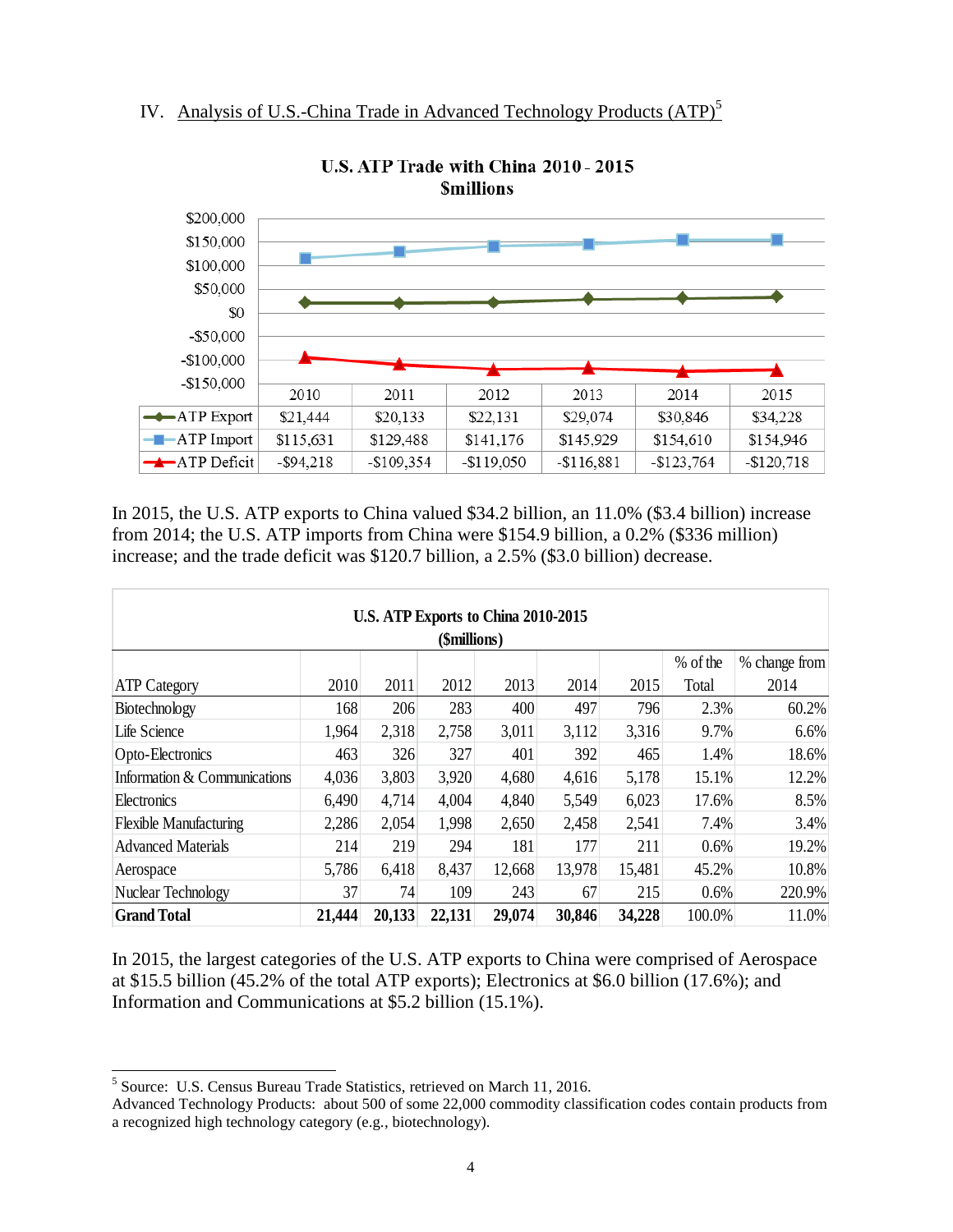Compared with 2014, there were increases in all ATP categories, especially over 200% increase in Nuclear Technology, and 60.2% increase in Biotechnology.

In 2015, 29.5% (\$34.2 billion) of the U.S. exports to China were considered ATP items. Of these, 0.7% required *a BIS license*.

Of the \$3.9 billion in the U.S. *ATP exports subject to a BIS license requirement* to China in 2015, 93.5% were exported under a license exception.

V. 2015 Trends in China Licensing<sup>6</sup>



**Licenses for Tangible Items, Software and Technology for China by Count 2011-2015**

## **Licenses for Tangible Items, Software and Technology for China by Value 2011-2015 \$millions**



Note: Figures above do not include deemed export applications.

 6 Source: CUESS, retrieved on March 1, 2016.